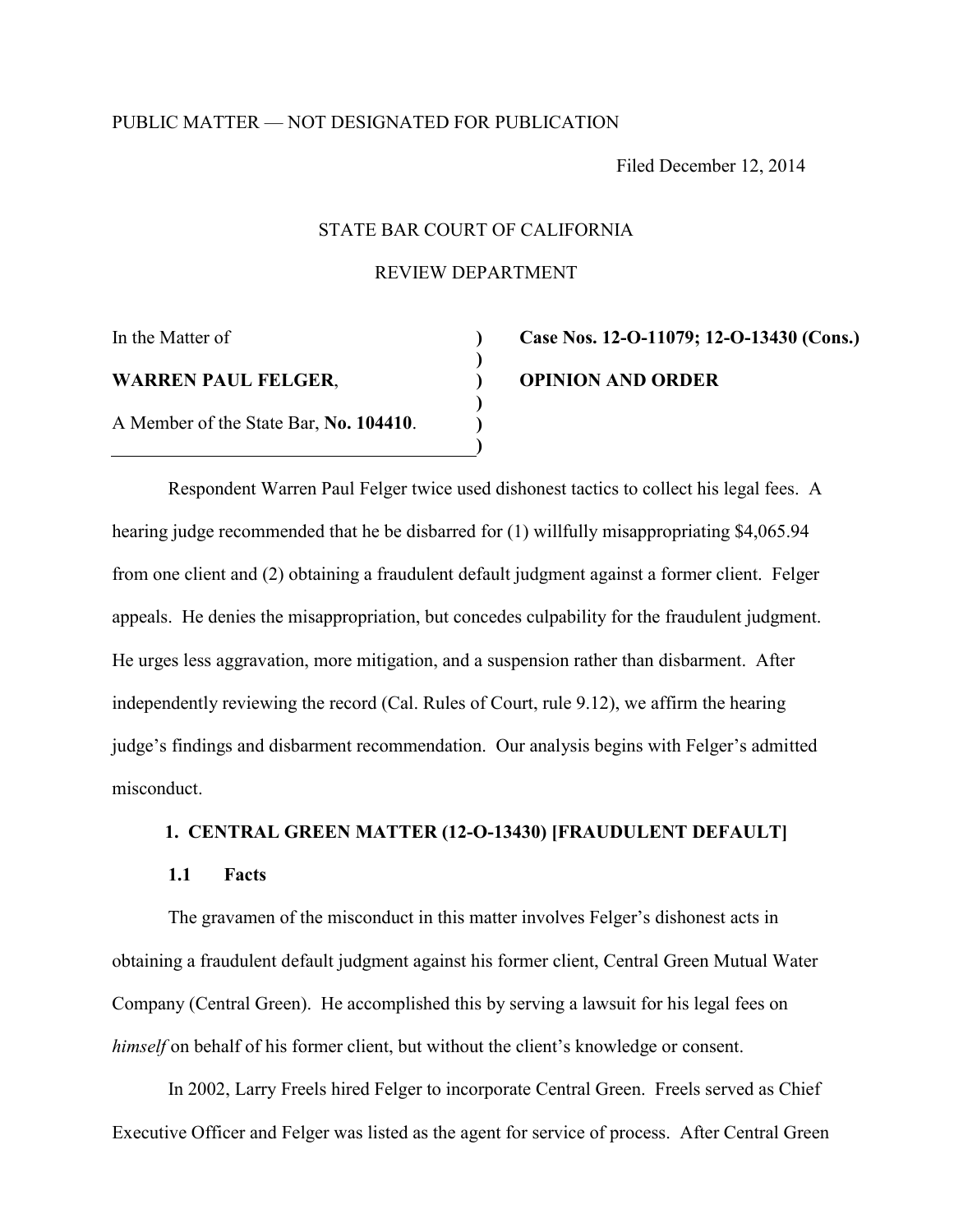lost a lawsuit where Felger had been counsel, Freels fired him and, in 2006, stopped paying his legal fees. In March 2010, Central Green's new attorney informed Felger by letter that he was no longer the company's legal counsel. However, Freels failed to remove Felger as the company's agent for service of process.

 In June 2011, Felger filed a complaint against Central Green to recover his unpaid legal fees in excess of \$25,000,<sup>[1](#page-1-0)</sup> but he did not serve Freels or anyone at Central Green. Instead, he served the lawsuit on himself as agent for service of process for Central Green, and signed the Acknowledgement of Receipt of the summons and complaint on behalf of Central Green. Thereafter, Felger served two notices on himself: (1) a request for entry of default and clerk's default judgment for \$35,880.30; and (2) the court's notice of entry of default judgment in favor of Felger. On September 27, 2011, Felger recorded the Abstract of Judgment for \$35,880.30, listing Central Green's address as the judgment debtor. The County Recorder then provided notice of the recording to Central Green, as required.

Freels was shocked when he received the Abstract of Judgment and a Notice of Involuntary Lien. He immediately instructed the company's attorney to file a motion to set aside the default judgment. The superior court granted the motion, which Felger did not oppose. Freels testified that Central Green paid \$10,000 or more in legal fees "just to get the judgment removed," and its reputation was harmed.

## **1.2 Felger Admits Culpability in Central Green**

 The Office of the Chief Trial Counsel of the State Bar (OCTC) filed a Notice of Disciplinary Charges (NDC) alleging that Felger's conduct in Central Green violated Business and Professions Code section  $6106<sup>2</sup>$  $6106<sup>2</sup>$  $6106<sup>2</sup>$  which prohibits attorneys from engaging in any act

<span id="page-1-0"></span><sup>&</sup>lt;sup>1</sup> Central Green had paid \$350,000 to Felger in legal fees since 2000.

<span id="page-1-1"></span><sup>2</sup> All further references to sections are to this source.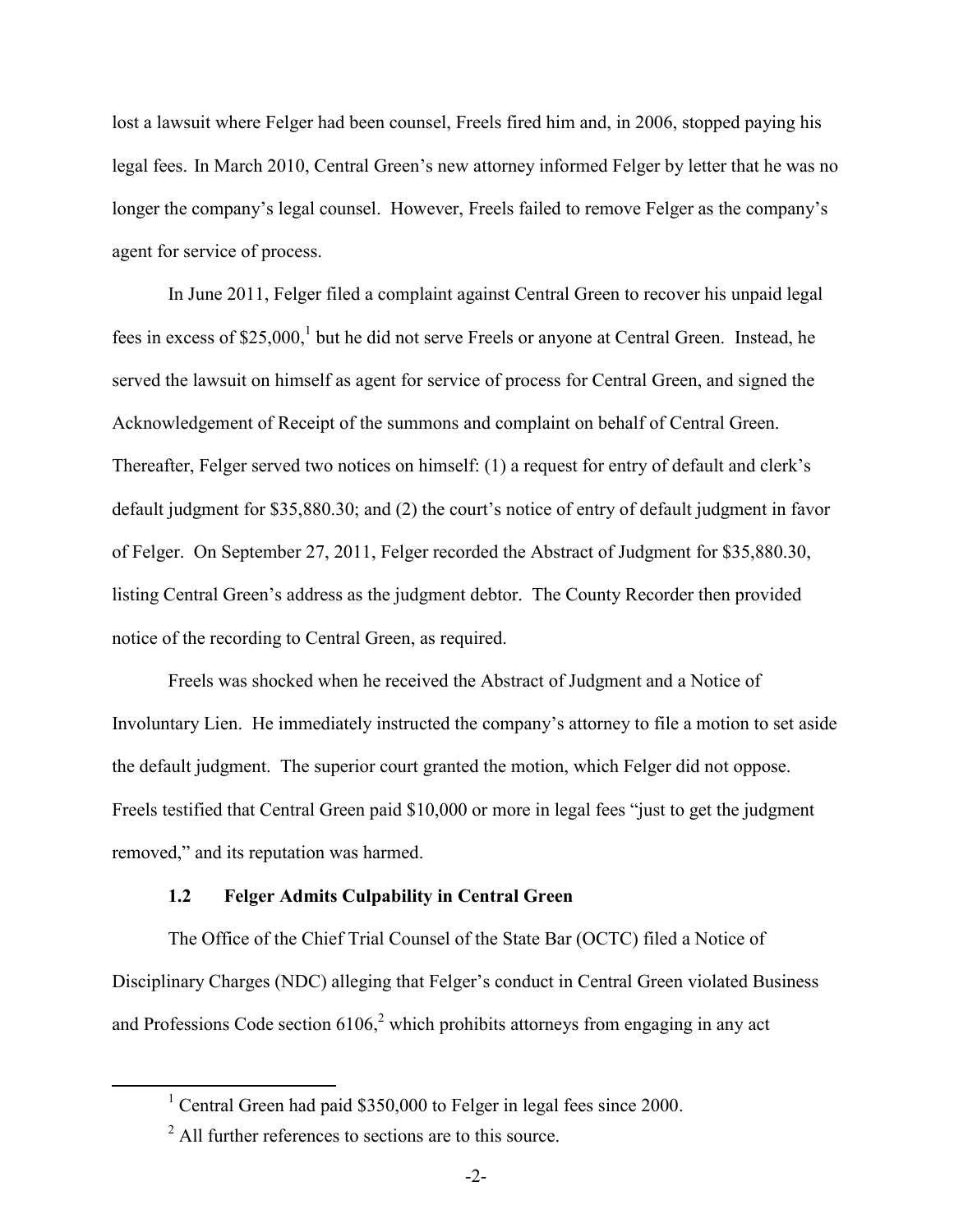involving moral turpitude, dishonesty, or corruption. The hearing judge found Felger culpable because he served the lawsuit against Central Green on himself, improperly used his position as the company's service agent, and failed to notify Freels or anyone at Central Green of his actions — a conflict the judge described as "obvious and undeniable." We agree.

 Although Felger concedes he is culpable, he argues in his opening brief that his misconduct was just a "petty stunt meant to get Larry Freels' attention, not an attempt to collect a surreptitious judgment." His argument is not persuasive. If Felger wished merely to get Freels's attention, he could have served the lawsuit for his legal fees on Freels in the first instance. Instead, we find that Felger's trial testimony exposed his true motive. When asked why he concealed the lawsuit from Freels, Felger testified: "I wanted to fix and -- liquidate the amount [of attorney fees] as promptly and with as little effort as possible. And I knew that [Freels] would not receive notice of it, and I knew that if he did want to fight me, that he would not then have that opportunity." Further, when asked why he did not remove himself as agent for service of process, he replied: "It was certainly the most expeditious way to obtain that judgment." Felger's attempt to minimize his misconduct reveals he does not comprehend his ethical duty to be honest.

## **2. SABBAH MATTER (12-O-11079) [MISAPPROPRIATION]**

#### **2.1 Facts**

This case involves Felger's misappropriation of his client's bankruptcy distributions totaling \$4,065.94. Felger misappropriated the funds by depositing them into his general account after he promised his client he would maintain them in trust until their fee dispute was resolved.

 In 2005, Iyad Sabbah obtained a default judgment against Ghaleb Jaber for \$40,500 plus \$426 in costs.<sup>[3](#page-2-0)</sup> Sabbah, a taxi driver, was not fluent in English so his girlfriend, Farida Zaidi, a

<span id="page-2-0"></span><sup>&</sup>lt;sup>3</sup> This judgment related to Jaber selling Sabbah a business that Jaber did not own.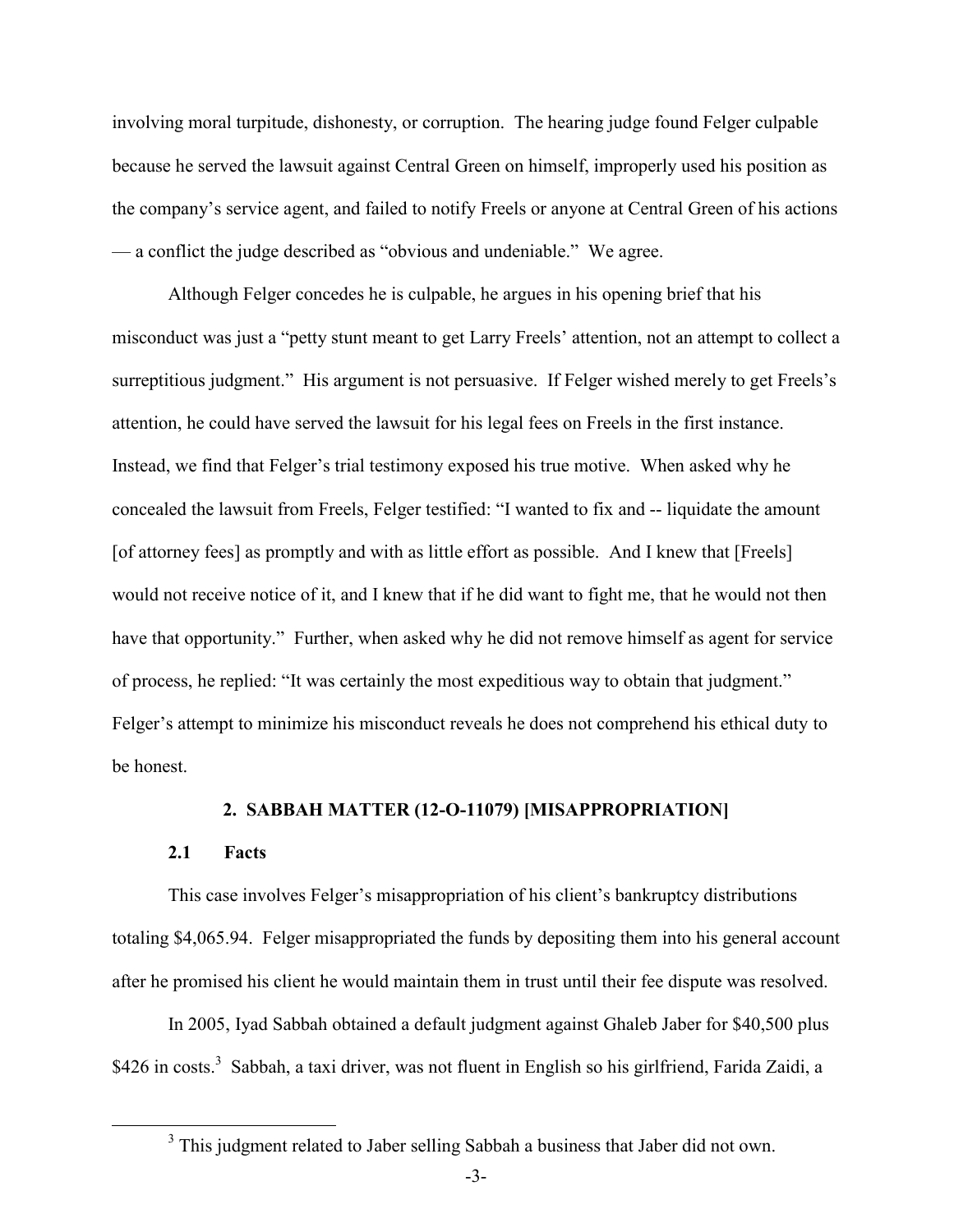legal secretary, acted on his behalf. In June 2006, Sabbah retained Felger to attend Jaber's judgment-debtor examination. The legal representation agreement estimated four hours for the examination, but also provided that legal services would be charged at an hourly rate "based upon the amount of time it takes to render them." After the judgment-debtor examination, Jaber filed for bankruptcy. In response, Felger filed a successful action in bankruptcy court to protect Sabbah's default judgment from discharge.

Thereafter, Felger and Zaidi exchanged several emails about payment of legal fees. On February 26, 2008, Felger emailed Zaidi stating his engagement with Sabbah was over and that the balance of his legal fees was "about \$50,000." Zaidi was aware of mounting fees because she had encouraged the litigation to preserve Sabbah's default judgment and had been partially paying invoices from Felger.<sup>[4](#page-3-0)</sup> On February 28, 2008, Zaidi emailed Felger and proposed a payment plan of \$150 per month, stating: "Iyad [Sabbah] is willing to turnover to you any money collected from Jaber. We would like you to decide if you wish to keep all or a certain portion of any money." On March 2, 2008, Felger responded with the following counter-proposal: (1) Sabbah and Zaidi would sign a promissory note for the remaining fees; (2) Sabbah would assign his judgment to Felger as partial security for the promissory note; (3) Felger would control collection of the Jaber judgment; and (4) the parties would establish a reasonable monthly payment plan. The parties did not come to an agreement as to these terms.

In late March 2008, the bankruptcy trustee offered \$4,065.94 to settle Sabbah's claim. Felger's office informed Zaidi and asked if the offer was acceptable. Neither Sabbah nor Zaidi agreed to the distribution, yet on March 31, 2008, Felger's associate attorney stipulated to accept it. On April 14, 2008, the trustee sent Felger a check made out to Sabbah and Felger's law firm. The following day, Felger sent Sabbah a letter stating: "*Due to the existing dispute over the* 

<span id="page-3-0"></span> <sup>4</sup> Zaidi paid approximately \$21,000 in legal fees to Felger.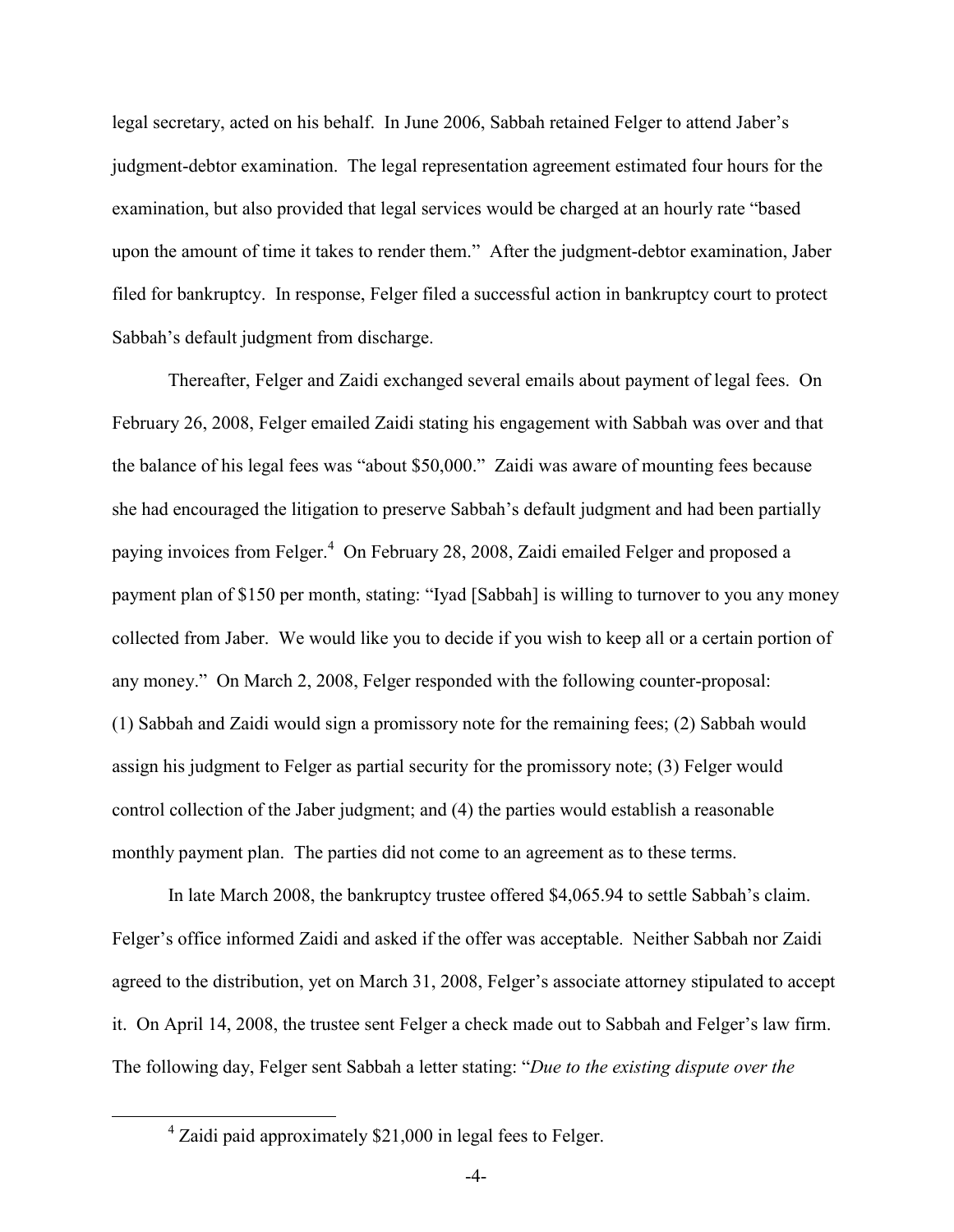*payment of our fees*, we propose to deposit the \$4,065.94 distribution check into our firm's trust account until a final resolution is reached either through arbitration, if you elect this procedure, or litigation." (Italics added.) On April 18, 2008, Sabbah emailed Felger, requesting that a check for \$4,065.94 be issued and mailed to him. Felger did not issue the check and instead emailed back: "That will not happen until my fees are paid." Thereafter, Felger deposited the check into his general account without Sabbah's signature.<sup>5</sup>

After Sabbah and Zaidi stopped paying Felger's legal fees, Felger filed a civil lawsuit against them to recover his fees. The superior court entered judgment for Felger on breach of contract claims against Sabbah and Zaidi for \$49,227.69, but against Felger on his request for an equitable lien and on his allegation that Sabbah or Zaidi intentionally misrepresented their intent to pay his fees.

 In February 2010, Zaidi filed for bankruptcy. Felger responded that Zaidi's debt from the superior court judgment was not dischargeable because she had made false representations. The bankruptcy court found that Felger's meritless claim of misrepresentation "had no reasonable basis in fact or law" since the superior court already ruled against him on the issue. Felger was sanctioned \$25,000, which was utilized primarily to pay Zaidi's legal fees.

### **2.2 Felger Is Culpable of Misappropriating \$4,065.94**

The NDC alleged that Felger violated section 6106 by intentionally misappropriating Sabbah's funds. The hearing judge found him culpable, and we agree. At the time Felger deposited the \$4,065.94 in his general account, he knew the money was subject to a fee dispute. Yet he failed to place the money in trust until the dispute was resolved, as he had promised. Instead, he withheld the funds for his outstanding fees, which was contrary to his client's written request. Felger did not have a legal right to retain Sabbah's distribution from the bankruptcy court

<span id="page-4-0"></span> $<sup>5</sup>$  At the time of trial, Felger had not disbursed the \$4,065.94 to Sabbah nor credited the</sup> funds against his attorney fee bill.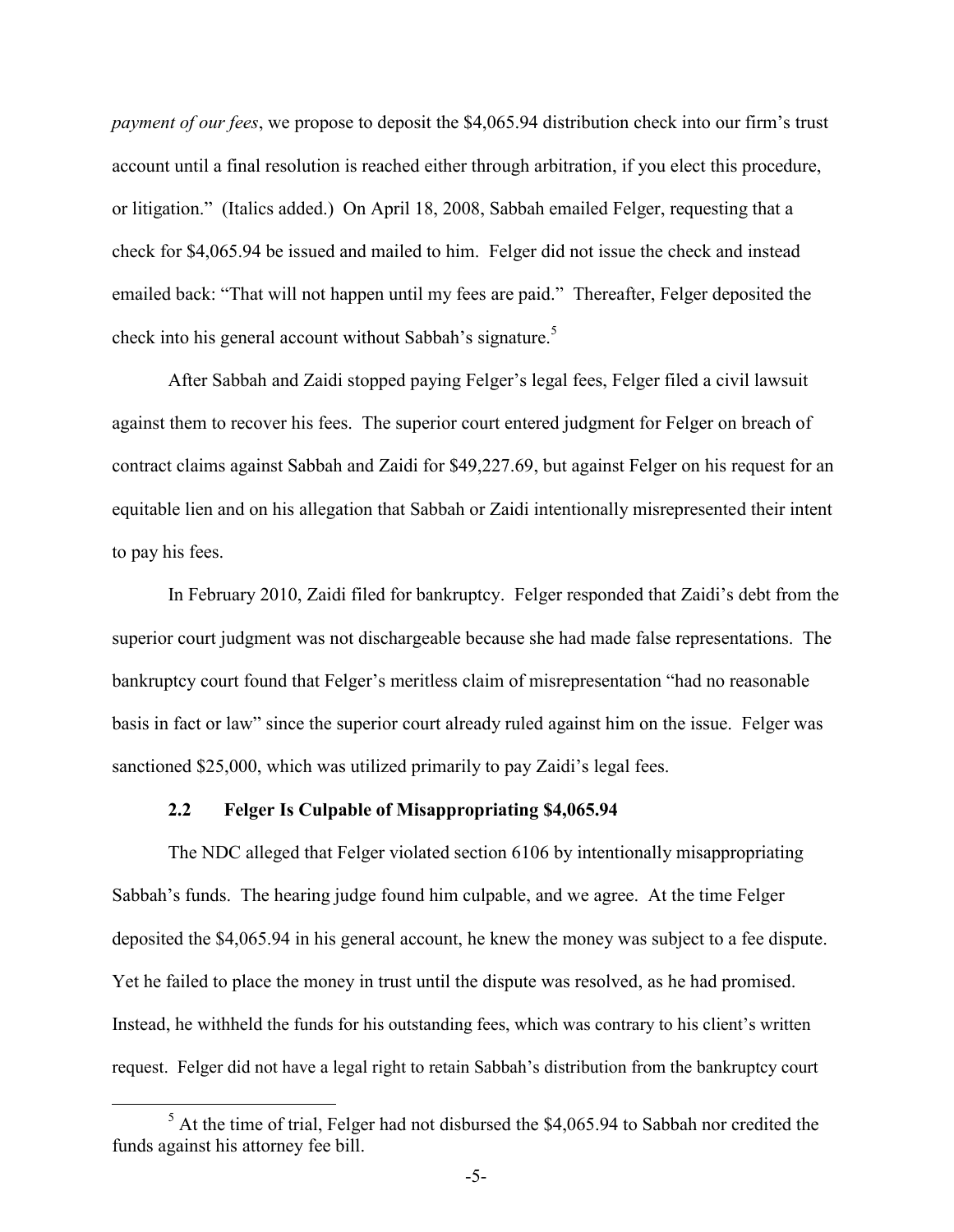since he held no lien and did not have an agreement to apply the money to his fees or otherwise keep it. (*Brody v. State Bar* (1974) 11 Cal.3d 347, 350, fn. 5 [attorney may not unilaterally determine fee and withhold trust funds to satisfy it even if entitled to reimbursement for services].)

Felger contends that even if he misappropriated the funds, his conduct does not rise to the level of moral turpitude. He is incorrect because it is well settled that a willful misappropriation of client funds involves moral turpitude. (*McKnight v. State Bar* (1991) 53 Cal.3d 1025, 1033- 1034.) Further, Felger's reliance on cases where the attorney merely mishandled funds is misplaced. (*Dudugjian v. State Bar* (1991) 52 Cal.3d 1092 [public reproval where attorney commingled and failed to promptly pay funds to client due to honest mistake]; *Sternlieb v. State Bar* (1990) 52 Cal.3d 317, 332 [no violation of § 6106 where attorney improperly withdrew trust funds without reasonable belief in authorization but no dishonesty].) Here, Felger intentionally placed his client's distribution money into his general account *after* acknowledging that a fee dispute existed and informing Sabbah that he would hold the money in trust. His actions violatedsection 6106.<sup>6</sup>

## **3. AGGRAVATION GREATLY OUTWEIGHS MITIGATION[7](#page-5-1)**

 The hearing judge correctly found several factors in aggravation. Felger committed multiple acts of misconduct in two client matters. (Std. 1.5(b).) That misconduct was surrounded by dishonesty and overreaching (std.  $1.5(d)$ ) — he filed a meritless claim against

<span id="page-5-0"></span> $6$  We adopt the hearing judge's finding that Felger failed to maintain Sabbah's funds in a trust account, in violation of rule 4-100 of the Rules of Professional Conduct. However, we assign no additional weight to this rule violation. (*In the Matter of Sampson* (Review Dept. 1994) 3 Cal. State Bar Ct. Rptr. 119, 127.)

<span id="page-5-1"></span><sup>&</sup>lt;sup>7</sup> Standard 1.5 of the Rules of Procedure of the State Bar, title IV, Standards for Attorney Sanctions for Professional Misconduct, requires OCTC to establish aggravating circumstances by clear and convincing evidence. Standard 1.6 requires Felger to meet the same burden to prove mitigation. All further references to standards are to this source.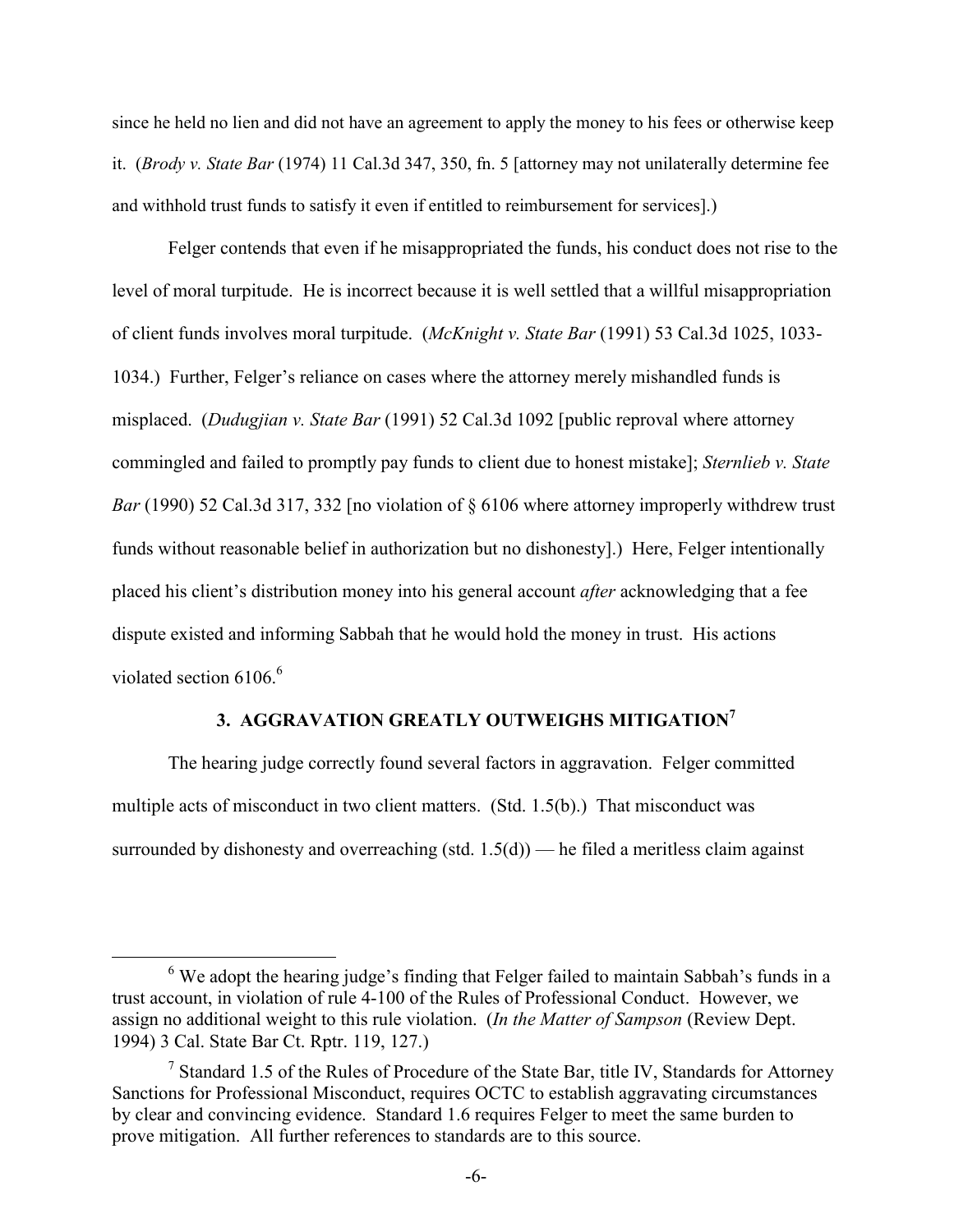Zaidiin bankruptcy court and defrauded Central Green.<sup>8</sup> Also, Felger caused significant harm to Central Green, according to Freels's testimony. (Std. 1.5(f).) And Felger displayed indifference and a lack of insight by denying he misappropriated funds in the Sabbah matter and by minimizing his wrongdoing in Central Green, characterizing it as a "petty stunt." (Std. 1.5(g).) Finally, Felger has not demonstrated remorse or fully acknowledged his wrongdoing. (See *Weber v. State Bar* (1988) 47 Cal.3d 492, 506 [lack of remorse and failure to acknowledge wrongdoing are aggravating factors].) Overall, we assign significant aggregate weight to these factors in aggravation.

 In mitigation, the hearing judge assigned reduced weight to Felger's 25 years of discipline-free practice due to his serious misconduct. (Std. 1.6(a) [mitigation for no prior record of discipline over many years coupled with present misconduct that is not serious].) We agree, and reject Felger's request for greater weight because his misconduct is serious, and is not aberrational given his wrongdoing in two client matters and his repeated fraud in Central Green. (See *Cooper v. State Bar* (1987) 43 Cal.3d 1016, 1029 [where misconduct is serious, a long discipline-free practice is most relevant for mitigation when the misconduct is aberrational].) Finally, we reject Felger's request for mitigation credit for lack of harm in view of our findings in aggravation.

# **4. DISBARMENT IS APPROPRIATE DISCIPLINE[9](#page-6-1)**

 Our disciplinary analysis begins with the standards. (*In re Silverton* (2005) 36 Cal.4th 81, 91.) Standard 2.1(a) provides that disbarment is appropriate for intentional misappropriation

<span id="page-6-0"></span><sup>&</sup>lt;sup>8</sup> However, we assign no aggravating weight to his dishonesty and overreaching in Central Green since we already considered this misconduct in finding culpability for violating section 6106. (*In the Matter of Trillo* (Review Dept. 1990) 1 Cal. State Bar Ct. Rptr. 59, 69 [aggravation not assigned for identical conduct used to find culpability].)

<span id="page-6-1"></span> $9<sup>9</sup>$  The purpose of attorney discipline is not to punish the attorney, but to protect the public, the courts, and the legal profession, to preserve public confidence in the profession, and to maintain high professional standards for attorneys. (Std. 1.1.)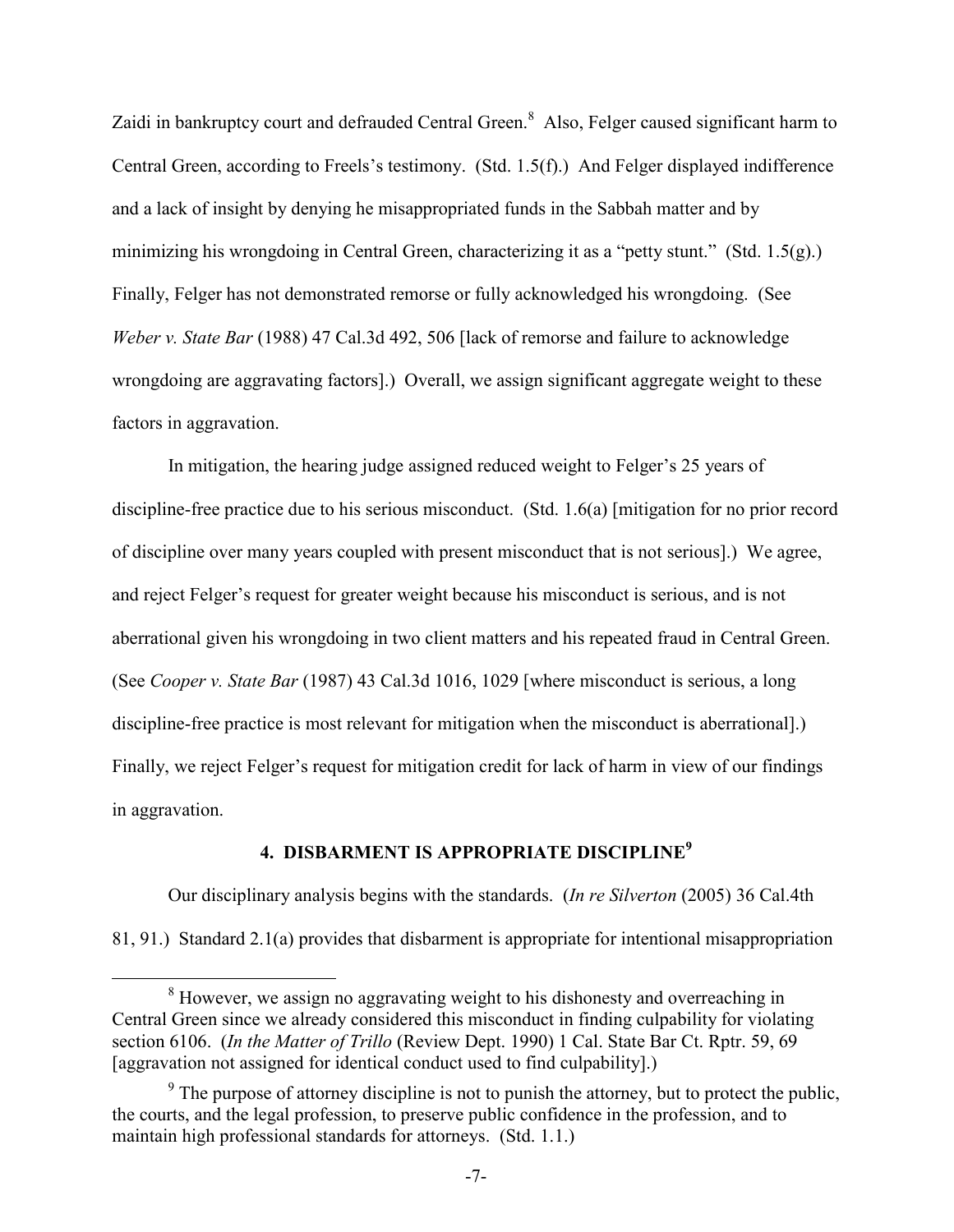"unless the amount misappropriated is insignificantly small or the most compelling mitigating circumstances clearly predominate, in which case actual suspension of one year is appropriate." Felger misappropriated \$4,065.94, a significant amount. (See *Lawhorn v. State Bar* (1987) 43 Cal.3d 1357, 1361, 1368 [\$1,355.75 held to be a significant amount].) Further, his single factor in mitigation (discipline-free record) is not compelling nor does it clearly predominate when weighed against the seriousness of Felger's misappropriation and the aggravating factors. Indeed, the Supreme Court has instructed that even a first-time intentional misappropriation may warrant disbarment. (*Kelley v. State Bar* (1988) 45 Cal.3d 649, 656-657.)

 Standard 2.7 also applies and provides that "[d]isbarment or actual suspension is appropriate for an act of moral turpitude." Felger's intentional fraud against Central Green deserves the upper end of discipline under this standard because it was repeated, premeditated, and directly involved the practice of law. Honesty is a fundamental rule of ethics "without which the profession is worse than valueless in the place it holds in the administration of justice.' [Citations.]" (*Rhodes v. State Bar* (1989) 49 Cal.3d 50, 60.)

 In both the Central Green and Sabbah matters, Felger chose to act dishonestly through fraud and misappropriation to collect his attorney fees. This misconduct is egregious and the aggravating circumstances, particularly Felger's lack of insight, are very significant. For these reasons, disbarment is necessary to protect the public, the courts, and the legal profession.

#### **5. DISBARMENT RECOMMENDATION**

We recommend that Warren Paul Felger be disbarred and that his name be stricken from the roll of attorneys.

We further recommend that he must comply with rule 9.20 of the California Rules of Court and perform the acts specified in subdivisions (a) and (c) of that rule, within 30 and 40 days, respectively, after the effective date of the Supreme Court order in this matter.

-8-